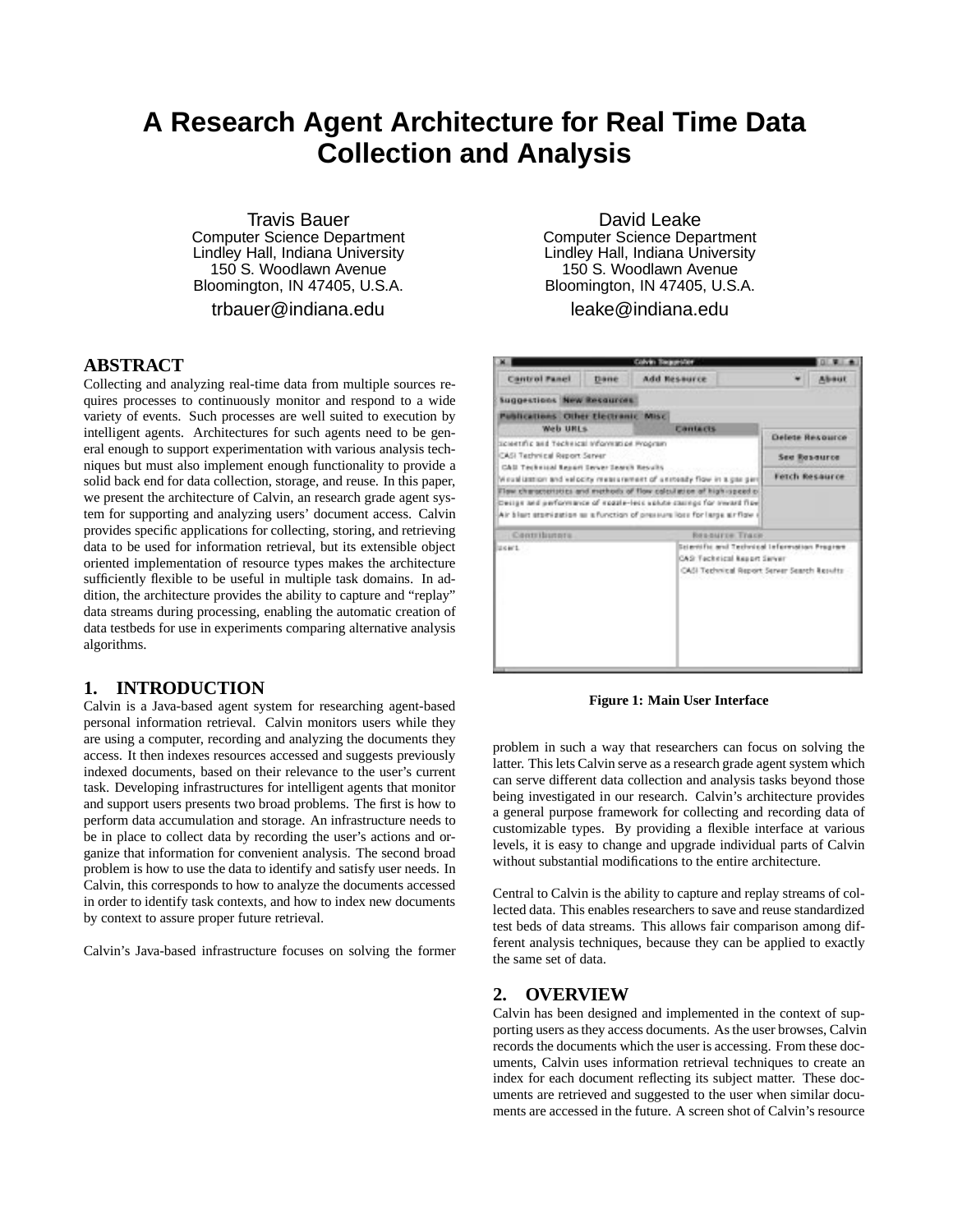

**Figure 2: Calvin's Architecture**

suggester is shown in figure 1. Calvin's task and user interactions are described in detail in [8].

Although Calvin was designed in the context of information retrieval, its architecture was designed to be general enough to enable using its components in multiple task domains, and for its data storage techniques to be applied in other research contexts where processing data needs to be collected and analyzed for system evaluation.

Calvin's architecture is shown in figure 2. Calvin includes subagents as part of an extensible system to collect data from various sources and send the information for analysis via an XML message. This information is analyzed by a researcher-defined "Data Analysis" component. This component conforms to a specific interface specification so that data analysis components can be changed out without changing the rest of the system. The kinds of data which can be passed among system components are specified in a registry and are customizable. This configuration allows researchers to use Calvin to perform the data collection/storage and focus on issues of analysis.

Calvin's architecture has the following features:

- 1. Data Collection
	- (a) Flexible data collection techniques for knowledge engineering or machine learning focused approaches to information analysis.
	- (b) Information collection from a diverse extensible set of resource types.
	- (c) The ability to inter-operate in a multi-agent/multi-platform data collection environment using XML.
- 2. User Interaction
	- (a) An agent user interface for making suggestions to users and allowing the user interaction.
	- (b) A user interface for gathering data for controlled experiments.
- 3. Data Analysis
	- (a) Creation/use of a test bed of document access behavior for standards creation.
	- (b) Facilities for simulating/replaying user browsing.
	- (c) Plug-and-play data analysis component interfaces for experimenting with multiple types of analysis without altering the infrastructure.
- 4. Implementation
	- (a) Written in Java for cross-platform development/experimentation and uses a number of freely available packages.
	- (b) Uses standard protocols for exchanging information for easy data analysis in third party packages.

The following sections discuss each of these in turn.

## **3. DATA COLLECTION**

Calvin supports a distributed multi-agent approach to data filtering. The "XML Executor" module accepts connections via TCP/IP for the transmission of information about new documents. Agents which monitor the user communicate their information via XML. To report a document access, the monitoring agent opens a connection to the XML Executor and sends an XML message containing the document information. The Executor then replies with a message indicating whether or not it was able to parse the message.

Currently, our primary monitoring agent is a Java proxy server which monitors WWW browsing behavior and reports the pages accessed. However, using XML over TCP/IP allows non-java agents to easily interface with Calvin, and allows a potentially large number of different agents to gather information without requiring any further modifications to Calvin itself. For example, Windows API calls provide much information about user document access. Planned future development of Calvin includes writing an agent to access these API calls and send document information to Calvin.

Two way communication is supported in Calvin to eventually enable agents to send queries through the XML Executor to learn about the user, and to allow user interfaces to control the subagents. Currently our XML specification does not provide this syntax, but it could easily be added.

Although the primary kind of user resource access we are currently studying is WWW browsing behavior, Calvin is extensible to handle different resource types, including document references manually entered by users. This extensibility is handled via the Resource Registry. Using a predefined interface, programmers can write Java resource handlers and add references to them in the registry. A resource handler defines how to communicate information about a document internally among Calvin resources, user interfaces for displaying/editing meta information about the resource, and how to automatically retrieve the resource referred to.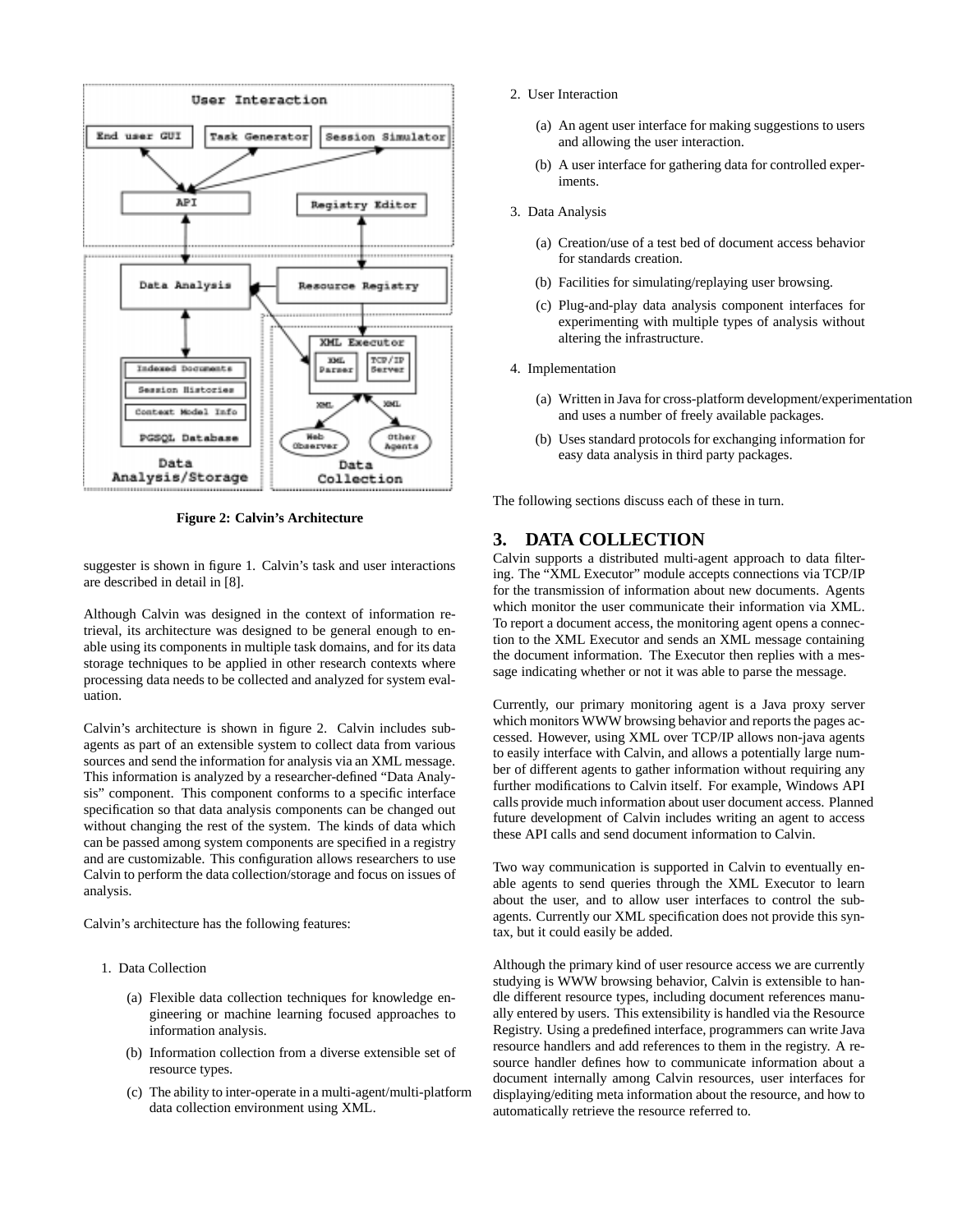These Java classes are registered with the Resource Registry through the Registry editor. Once they are registered, Calvin uses the registered information to determine how to treat references to the specified type of document. Because the resource handlers implement predefined interfaces, no modifications are necessary to the Calvin source code to deal with these resources; the new resource types are seamlessly integrated with Calvin. This makes Calvin customizable to different kinds of environments where different document access recording goals may be required. To support our research, Calvin has pre-defined default handlers for the following types of documents: WWW Document, Email address, Phone number, Book, and electronic concept maps [10] (a type of graphical knowledge representation).

The following illustrates the use of the resource registry. When Calvin is running and the WWW proxy server sends it an XML message, the proxy server identifies its resource type by including a field "<type>0</type>." Before further processing of the message, Calvin asks the resource registry for an instance of a class corresponding to resource type id 0. The registry responds with an instance of the *WebURLResource* class, which is a descendent of the *ResourceModel* class. Calvin then parses the rest of the XML message using the API specified by *ResourceModel*. Once the message is fully parsed, the instance of *WebURLResource* can be accessed to manipulate the resource. Section 7 provides more information on the primitives for manipulating resources.

### **4. USER INTERACTION**

User interaction with Calvin occurs through one of three different interfaces. The "User Interface" is designed to be used by an end user in day to day interaction with Calvin. The user interface used in our research is shown in figure 1. Through this interface, Calvin suggests resources to the user. The user can also see a list of the resources Calvin has accumulated from the current browsing session. Users can set up customizable filters to prevent indexing particular kinds of documents (such as documents containing the user's name, or advertisements from web browsers). Different data analysis components may also have various user-controlled parameters, or special diagnostic displays to show the user. The user interface is designed such that different data analysis component can provide different displays to the user without requiring changes to the user interface itself.

When performing experiments to study the behavior of a data analysis technique, one may not want the user to receive so much information, or have such control over the system. In addition, it may be necessary to request additional user feedback. To facilitate collecting data for experiments, Calvin includes a "Task Generator" which provides a different user interface to the Calvin system. This interface presents the user with a series of tasks which the experimenter determines beforehand. After the user spends some specified amount of time on the task, a new window is displayed to ask the user experimenter-defined questions. Figure 3 shows a sample survey developed for an experiment on user browsing behavior.

During the experiment, the system keeps records not only of responses, but also of the task context in which those responses occurred. Information about every document accessed is gathered and stored, including the document location, full text of the document (if available) and document title, and a time stamp when the document was accessed. This information, along with the answers to the surveys are cross indexed according to an internally assigned id number and unique document id.

| with it towning Worcher                                                                                |                  |   |         |         |                  |                  |
|--------------------------------------------------------------------------------------------------------|------------------|---|---------|---------|------------------|------------------|
|                                                                                                        | <b>RIGHT</b>     |   |         |         |                  | As Export.       |
| How would you rank your expertise in this.<br>Friday also abititing the unit with a team place         | a                | n |         |         |                  |                  |
|                                                                                                        | $\mathbf{1}$     | × | D.<br>٠ | D.<br>٠ | o<br>٠           | ٠                |
| How would you rank your expertise in                                                                   | <b>Figure</b>    |   |         |         |                  | As Breech        |
| saing the internet?                                                                                    | x.               | u | a       | υ       | α,               |                  |
|                                                                                                        | ٠                | ж | x       |         | ×.               |                  |
| How difficult as you think it was to find                                                              | <b>Big Full</b>  |   |         |         |                  | <b>Difficult</b> |
| Information on the web struct this tapach                                                              | w                | а | и       | в       | ç.               | ÷                |
|                                                                                                        | ٠                | × | ×       | ٠       | ×                | ٠                |
|                                                                                                        | <b>Herbiding</b> |   |         |         |                  | A 840            |
| How much did you knew about this topic.<br>that you did not know before?                               | $\Box$           | o | œ       |         |                  |                  |
|                                                                                                        |                  | × | ж       | o.      | <b>CELL</b><br>× | a                |
| In general, how would you mell: the quality                                                            | Lime             |   |         |         |                  | Hun              |
| of the pages you found?                                                                                | 'n               | α | ш.      | o.      | c                |                  |
|                                                                                                        | ٠                | × | л       |         | $\blacksquare$   | ٠                |
| Enter as to five wore words that you think characterize.<br>the information you found about the topic. |                  |   |         |         |                  |                  |
|                                                                                                        |                  |   |         |         |                  |                  |
|                                                                                                        | <b>District</b>  |   |         |         |                  |                  |

**Figure 3: Task Generator Interface**

# **5. DATA ANALYSIS**

At the core of an information retrieval agent is the ability to analyze, index, and retrieve documents in a useful way. Calvin's architecture provides the infrastructure for manipulating documents. This frees the researcher from thinking about how to integrate the resources with Calvin to focus on the more interesting research question of how the data in the given task domain should be analyzed. Calvin provides "Plug-and-Play" data analysis modularity so researcher can experiment with different data analysis techniques with minimum effort.

An abstract Java class has been defined which performs most of the background work in storing and retrieving documents. This class also tells the rest of Calvin how to interact with any future data analysis component. When this abstract class is extended, different data analysis techniques can be implemented to control the behavior of the data analysis component. Because the extended classes obey the predefined interface, Calvin can use any such data analysis component without modification. Taking advantage of Java's dynamic class loading, the end user GUI and the Task Generator take the data analysis component as a parameter on the command line when the program is executed. This flexibility lets a developer experiment with different kinds of data analysis component without having to continually change the rest of the code. This frees the experimenter to deal with the research issues of information retrieval and not the technical details of dealing with a database back end for the user interface.

# **6. REPLAYING DATA STREAMS**

Both the end user GUI and the Task Generator can automatically collect data streams, which in the context of information retrieval are sequences of document accesses. The system stores the time stamp, and full document text, providing the information needed for programs to "replay" the web search to the data analysis component. In Java, this replay is implemented as an Iterator. After specifying the path the user wants to replay, going through a past instance of user behavior is as simple as creating a *for loop*.

The ability to replay user behavior provides an important advantage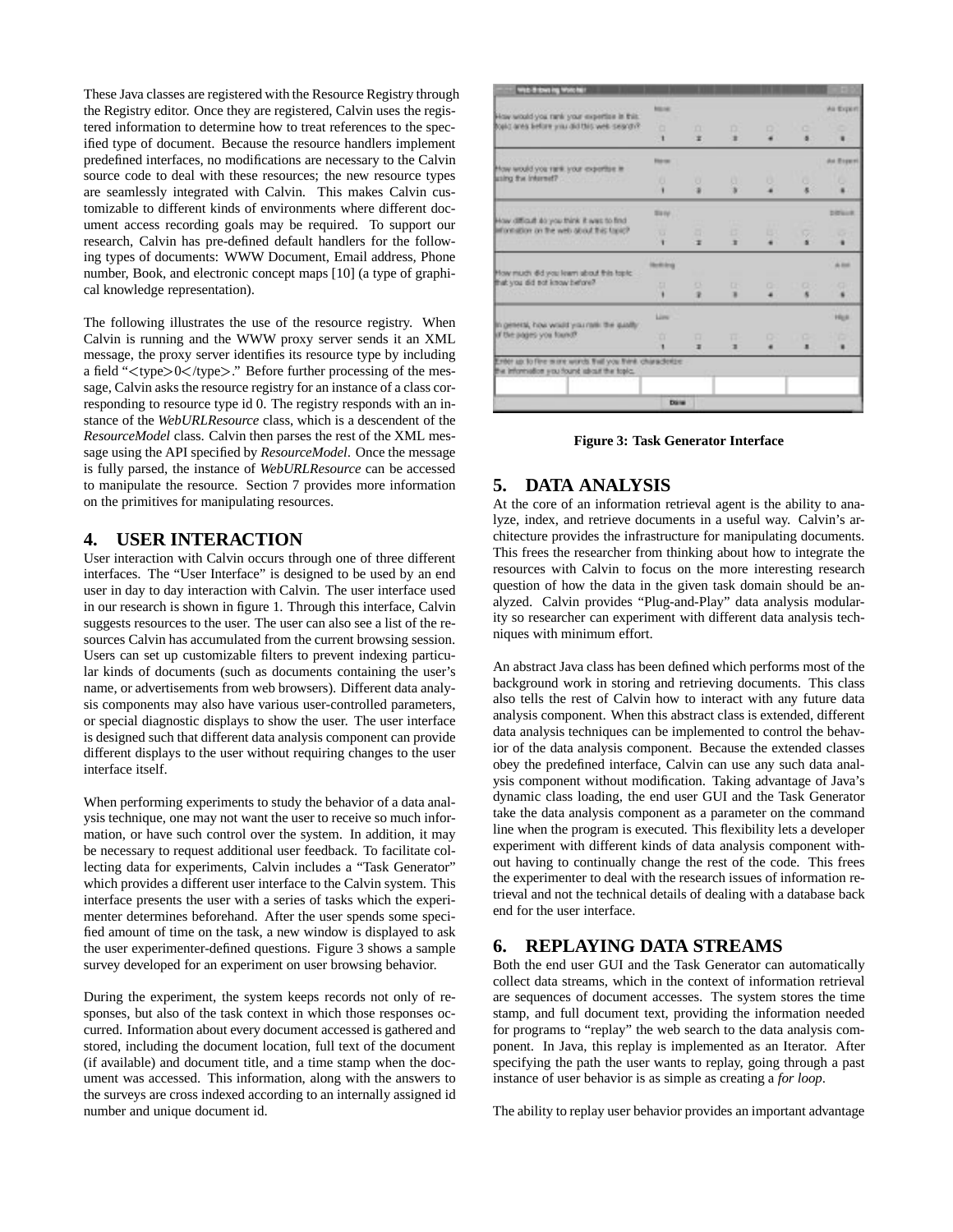for research in personal information agents: it allows the creation of a test bed of data accumulated from user interactions with the system, to use as a standard for comparing different kinds of information retrieval. Information retrieval agents are sometimes tested on manually-collected test sets of documents, which are used to simulate document access. The Reuters collection, a set of precategorized new articles, is an example of such a test set. One problem with such test sets is that the documents are already sifted and organized and thus do not represent the same kind of information stream that occurs in real user behavior. Passing a set of documents from the Reuters collection through an agent is much different from providing the actual text that gets passed to a web browser during information search. Consequently, results from testing an agent against the Reuters collection may not be indicative of expected performance during actual use. However, always relying on test with real users is problematic as well: it is unrealistic to test real users on hours of web searching to test small improvements to the algorithm. Even if subjects were available, variation in the documents accessed would reduce certainty that any change in performance was due to changes in the algorithm rather than variations is user behavior.

The ability to capture test beds of past document access solves this problem. The stored documents are what users really accessed (even the advertisements can be stored), and the same test bed can be sent to multiple versions of IR algorithms. This assures that when new versions of the algorithm are tested, any changes in the performance of the algorithm are due to the algorithm, and not just variation in user behavior.

For example, we are currently developing textual analysis techniques to automatically identify keywords which serve as topic identifiers for specific user interests. The textual analysis code has undergone multiple revisions as we explore various approaches. By wrapping our analysis code into a class descended from Calvin data analysis abstract class, we do not have to change Calvin itself to explore different analysis methodologies. By replaying past data streams (in this case, sessions of web browsing), we can see how the analysis techniques are improving against a standard set of data. Because our current analysis techniques are stochastic, we also run the algorithm against the same data set multiple times to measure the variance in performance.

#### **7. IMPLEMENTATION**

Most of Calvin is written in Java, allowing it to be developed and tested in Windows, Unix, and Linux. The use of inheritance among the classes allows various components to be extended and recombined for different research tasks. The goal is to maximize the ability to reuse components so that when the research goals shift slightly, obsolete components can be deleted without requiring extensive rewrite of other components. This is achieved in part by abstracting both resource types and data analysis components. By defining abstract operations over resources, the specific kinds of resources used in Calvin can change without requiring Calvin itself to change. The primitive operations defined for a resource are shown in table 1. As described previously, new resource types are added to Calvin by writing a class which implements these operations for the new resource type. This class is added to the registry, effectively integrating the new type into Calvin without changing Calvin itself.

In order to abstract the data analysis component, we assume that every implementation of a data analysis component analyzes a stream

| displayMe          | Displays information about the resource     |
|--------------------|---------------------------------------------|
| editMe             | Displays a window for the user to edit the  |
|                    | information                                 |
| fetchMe            | Load the resource into its native applica-  |
|                    | tion                                        |
| get/set Content    | Returns or changes the full text of the re- |
|                    | source                                      |
| get/set IdString   | Returns or changes the short natural lan-   |
|                    | guage description of the resource           |
| get/set Location   | Returns or changes the location of the re-  |
|                    | source (such as URL, disk location, etc.    |
| get/set Memo       | Returns or changes user comments on a       |
|                    | resource                                    |
| get/set ResourceId | Returns or changes a unique internal iden-  |
|                    | tifier for the resource                     |
| get/set TypeId     | Returns or changes the identifier for the   |
|                    | type of resource this is.                   |

#### **Table 1: Primitive operations defined on Resources**

| closeContext                  | Stop using the current context    |
|-------------------------------|-----------------------------------|
| closeResources                | Find<br>resources<br>sufficiently |
|                               | similar to the current context    |
| contextId                     | Return the unique id for this     |
|                               | context.                          |
| currentResources              | Return the resources which        |
|                               | have been accessed during this    |
|                               | research session.                 |
| deleteResource                | Remove all references to this     |
|                               | resource from the database.       |
| getControlPanel               | Return a graphical control        |
|                               | panel for users to change pa-     |
|                               | rameters and/or see the perfor-   |
|                               | mance of the current context.     |
| getUserList(Resource List)    | Return a list of all users who    |
|                               | have accessed this resource.      |
| ignoreResource(resource id)   | Do not count this resource as     |
|                               | having been accessed during       |
|                               | this research session.            |
| initialize                    | Prepare the context for use for   |
|                               | a specific research session.      |
| initModel                     | Set up any underlying database    |
|                               | structures necessary for this     |
|                               | context model to work prop-       |
|                               | erly. Only can be done once       |
|                               | per database.                     |
| registerHint                  | Tell the context model about a    |
|                               | particular phrase that might be   |
|                               | relevant to this context.         |
| registerResource(resource)    | Tell the data analysis compo-     |
|                               | nent that a particular resource   |
|                               | has been accessed.                |
| retrieveResource(resource id) | Return the particular resource    |
|                               | from the database.                |

**Table 2: Primitives operations defined on contexts. As described in the text, "Context" in this table refers to a stream of data. A data analysis component processes the data stream to learn context-based indexing features for the documents the user accesses.**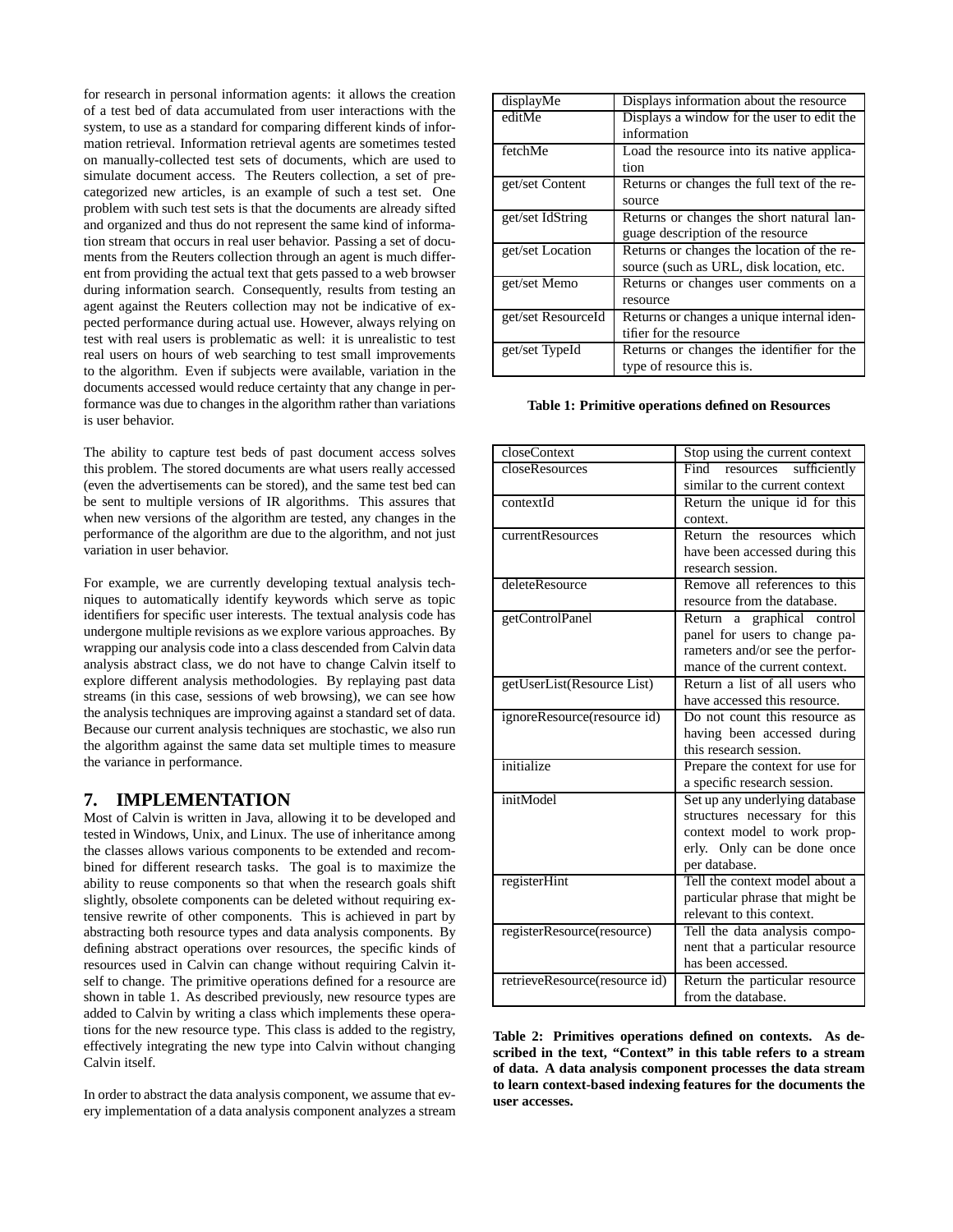| - Terminal dia                                    |                                                                                                                                                                                        |                                                                                                                         |  |
|---------------------------------------------------|----------------------------------------------------------------------------------------------------------------------------------------------------------------------------------------|-------------------------------------------------------------------------------------------------------------------------|--|
| <b>CALC Carloss</b>                               |                                                                                                                                                                                        |                                                                                                                         |  |
| USERNUM 1                                         | <b>TEIDE</b>                                                                                                                                                                           | expla=# select pid as "USERNUM", avg(tfidf) as "TFIDF"<br>avg(ws1) as "WS1" from simtocqone group by pid;<br><b>NS1</b> |  |
| 10<br>12<br>13<br>15<br>24<br>rows)<br>$2010 - 1$ | $0.25044646091875 + 0.354190238911036$<br>0.264521606841747   0.215712595995764<br>0.263711520765883<br>0.26825657692134<br>0.254392779750772<br>0.316211565206512   0.409325107220054 | 0.188364062124925<br>0.356391264662916<br>0.391180770295963<br>0.2657559200948   0.269685933338144                      |  |

**Figure 4: Postgresql Text Interface**

of data, which we call a context. A data analysis component can then be defined abstractly as a set of operations over a context. See table 2 for the set of operations. By building classes that implement these operations, all the components of Calvin can use multiple, diverse versions without modification.

The only part of Calvin that is not written in Java is the Postgresql database used to store data for later retrieval and analysis. Postgresql is an open source object relational SQL database server. Calvin components communicate with it through a JDBC driver over a TCP/IP connection. Although this reduces Calvin's ability to be deployed on a wide scale for individual use, the SQL database makes it much easier to analyze and store large amounts of data. Data in Postgresql can be retrieved one of any number of ways. Postgresql's ODBC driver lets one import it into Microsoft Access or SPSS. The JDBC driver lets one access it via Java. Or one can use the command line sql utility included with Postgresql to access it directly.

Our infrastructure also includes utilities that process the data collected by Calvin to show how our information retrieval algorithm would have performed had the users been using an agent with some given data analysis component. Figure 4 shows the results of one such experiment, in which the average performance of the *term frequency/inverse document frequency* indexing algorithm compared to our current data analysis component. In this example, the data is grouped by user. But because of the infrastructure built into Calvin, with this data stored in the database, one could just as easily group by document, document length, or other attribute to perform any number of analyses.

#### **8. TRADEOFFS**

There is a tradeoff between flexibility and deployability in building research agents. Because Calvin stores its information in an SQL database back end, Calvin would be difficult to deploy to end users for wide scale testing. The database back end makes is easier to manipulate and analyze data in research situations, but it makes the software bulky for deployment. To make the system deployable, the agent would only store as much data as was needed, and use a simplified database which has only the needed features needed for the functioning of the chosen analysis engine.

Another tradeoff has to do with the capabilities of the agent toolkit. Flexibility was a design goal, but it is inevitable that constraints be put on the what kinds of information Calvin-based agents could perform. The Calvin toolkit is designed to analyze documents as the user accesses them. This is consistent with many kinds of existing personal information agents, but is inconsistent with supporting some approaches, such as the one taken by Rhodes' Remembrance Agent [11] (see section 11). Remembrance Agents suggest resources which are not necessarily accessed by the user, but have previously been indexed. Calvin's nature is to index documents as they are accessed, including documents such as WWW pages which are not on the user's hard drive.

Also, Calvin's multi-agent extensibility is purchased at some expense of complexity of use. Each agent has to be started individually because it is a separate application from any particular data analysis agent. However, this is an issue that can be dealt with by improving the XML messaging component of Calvin. With improved complexity in the kinds of messages Calvin can send, Calvin could start and control different agents from a common user interface.

#### **9. FUTURE WORK**

One area for improvement is the architecture's XML message passing. The message passing architecture is in place, but the vocabulary to which the toolkit is responsive could be improved to support two-way communication. Also, the ability for particular agents to extend the vocabulary of the XML Executor module would enhance the toolkit's usability. For example, currently the monitoring agents which send information to Calvin function as independent programs. If they could be made to respond to commands specified in XML such as "stop monitoring," or "return status," a control panel could be added to Calvin's user interfaces to control all the agents from one central panel.

Finally, a Java-based client database system would increase Calvin's distributability. Such a database system would relieve Calvin's reliance on a separate database server. This would increase the processing burden on the client workstations, but would provide a more compact software package. Existing products, such as InstantDB (http://instantdb.enhydra.org) do not have enough functionality to be useful yet for Calvin, although they are getting close.

#### **10. AVAILABILITY**

Many of the reusable utility classes we developed to build Calvin, along with other related classes useful in agent/AI research, have been released in the IGLU Java source code library, available from http://www.cs.indiana.edu/˜trbauer/iglu. It is released under a FreeBSDlike license. We welcome suggestions and contributions.

Some of the other components used in Calvin are also freely available. The database back end, Postgresql is an open source project released under a FreeBSD-like license and is available for download at http://www.postgresql.org. Numerous XML parsers are freely available for Java. Calvin uses XMLtp, available from http://mitglied.tripod.de/xmltp. XMLtp is also released under a FreeBSD-like license.

The full Calvin toolkit has not been released. However, we welcome discussion on possible cooperative efforts to use and enhance the toolkit for greater use.

# **11. COMPARISON TO IR AGENT ARCHI-TECTURES**